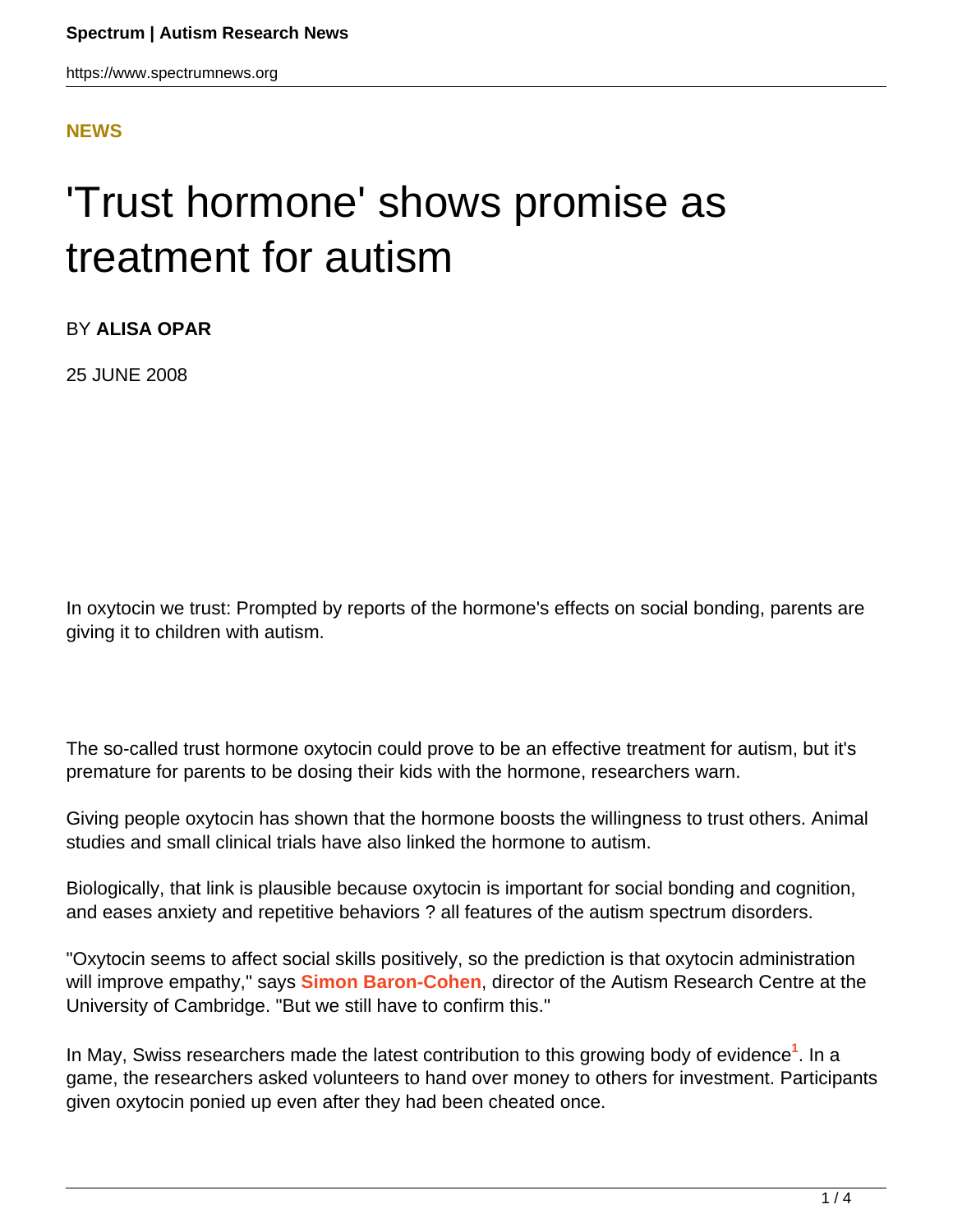Functional magnetic resonance imaging (fMRI) scans revealed that the hormone reduces activity in the amygdala, which processes fear and risk of social betrayal, and the striatum, which guides and adjusts behavior based on expected rewards.

A clearer picture of the hormone's ability to maintain trust could help treat autism. Only one drug on the market, Risperdal ? which decreases irritability ? addresses the behavior problems associated with autism.

"For social deficits and language deficits, we really don't have any medications that reliably help," says **[Thomas Owley](http://www.psych.uic.edu/faculty/owley.htm)**, head of the University of Illinois at Chicago's Neurodevelopmental Pharmacology Clinic.

The first evidence that oxytocin might ease autism symptoms came in the 1990s from research on prairie voles<sup>2</sup>. Prairie voles are monogamous and form strong pair bonds when they mate. Blocking oxytocin receptors in the animals' brains, researchers found, prevents social bonding but not mating.

These findings sparked an interest in the hormone's importance for social bonding in people. Blood tests later showed that children with autism have lower levels of oxytocin in their plasma than their normally developing peers**<sup>3</sup>** .

# Trial and error:

Two pilot studies of oxytocin in high-functioning adults with autism have shown promising results. A 2003 investigation showed that the hormone alleviates body rocking and other repetitive behaviors**<sup>4</sup>** .

And in 2007, neurologist **[Evdokia Anagnostou](http://www.hollandbloorview.ca/research/scientistprofiles/anagnostou.php)** and colleagues at the Mount Sinai School of Medicine reported that the hormone helps people pick up on the emotional content of speech, enabling them to discern whether a neutral sentence, such as "The boy went to the store," is read in a happy, indifferent, angry or sad tone**<sup>5</sup>** . This positive effect lasted for up to two weeks.

Those studies administered oxytocin intravenously. At least three research groups are instead developing nasal sprays, which are easier to use and would deliver the hormone to the brain faster.

Anagnostou is leading a pilot study with 20 adults with autism in which the participants would sniff oxytocin twice a day for six weeks, once in the morning and once at noon "to cover as many of the hours during which they have social interactions as possible."

The goal is to ascertain the long-term effects of the treatment ? whether it's safe and effective, and how long the benefits last. If the therapy proves viable, the next step would be to test it in children.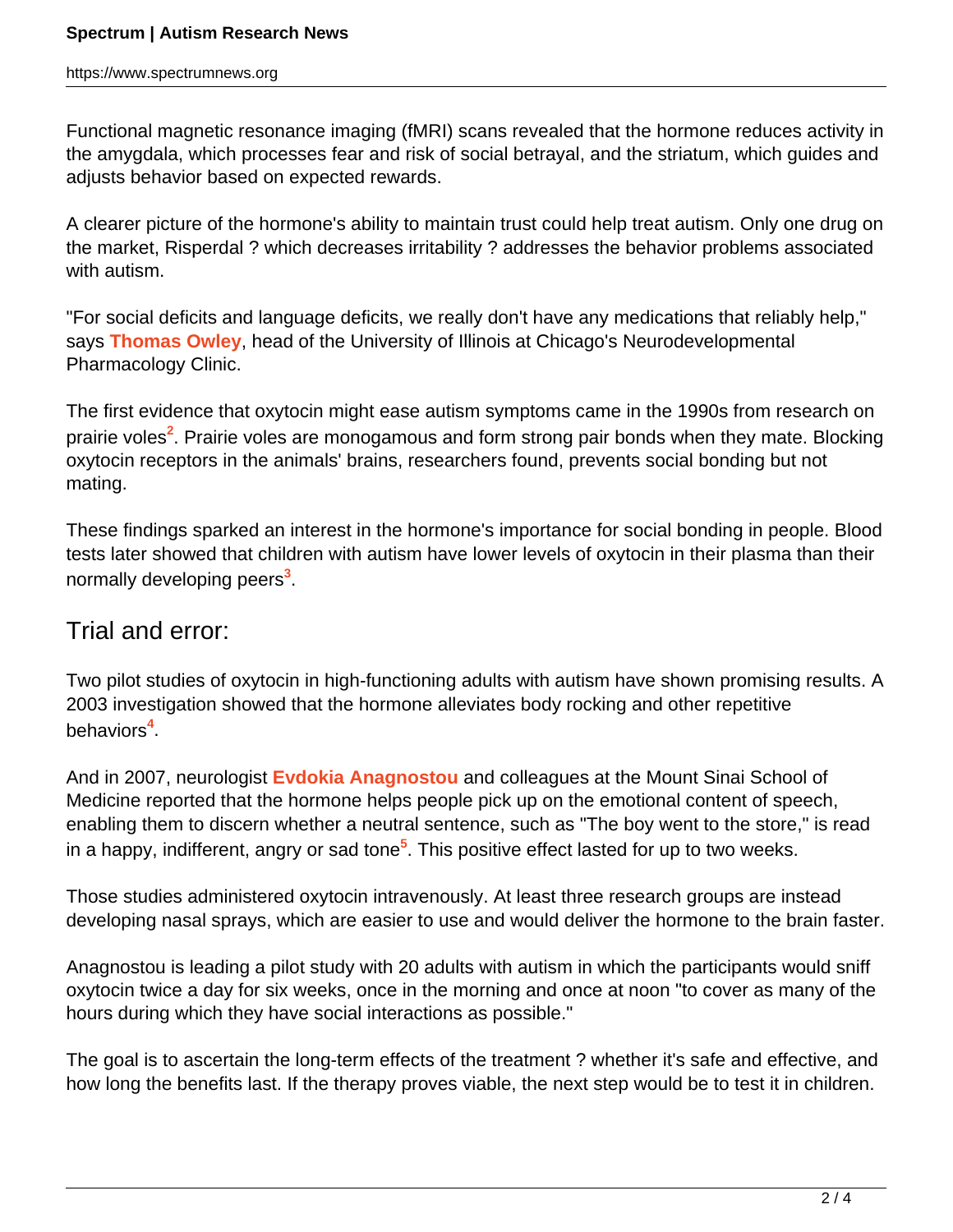Baron-Cohen is leading another study of 25 high-functioning adults with autism and Asperger syndrome which will look at how the drug affects the participants' ability to discern emotion, and their systemizing and attention to detail ? often strengths of people with the disorder.

"Before just rushing in, we really want to be a bit more cautious and just isolate those aspects of autism that people with diagnosis themselves would say, yes we would like help with that, rather than taking away what's special about autism," says Baron-Cohen.

**[Nastech](http://www.nastech.com/)**, a pharmaceutical company based in Bothell, Washington, is testing a synthetic form of the hormone, called carbetocin, which is expected to last longer in the body than its natural counterpart. That product could be on the market in seven years**<sup>6</sup>** .

# Off-label use:

In the meantime, prompted by reports of oxytocin's effects, some parents have given their children oxytocin nasal sprays, which are available in Europe and Canada to promote lactation in new mothers. The hormone is not approved to treat autism in those countries or in the United States, however.

"I think it has become very popular too fast," says Anagnostou. "We haven't done our due diligence yet for oxytocin."

A team in January launched a large-scale study investigating the genetic link between oxytocin and autism.

Psychiatrist **[Suma Jacob](http://www.psych.uic.edu/ijr/facultymember.asp?p=sjacob)** and her colleagues are measuring peripheral blood levels of the hormone and the expression of genes related to the oxytocin system in the 650 children they plan to enroll and in their parents.

"Looking at families might give you clues about specific genes that are involved and if they are related to changes in individual physiology or behavior," says Jacob, a psychiatrist at University of Illinois at Chicago. "I think we're going to learn a lot in the next few years about this system."

Jacob and others have already found mutations in the oxytocin receptor gene in Caucasian and Chinese Han children with autism**<sup>7</sup>** .

Jacob and Anagnostou plan to collaborate in order to link the treatment to the genetics. "There's a lot of potential in oxytocin, but we haven't even documented either safety or efficacy yet," says Anagnostou. "We need to clarify these before we can say this is a safe, long-term treatment that has efficacy, and for whom it has efficacy."

# References: